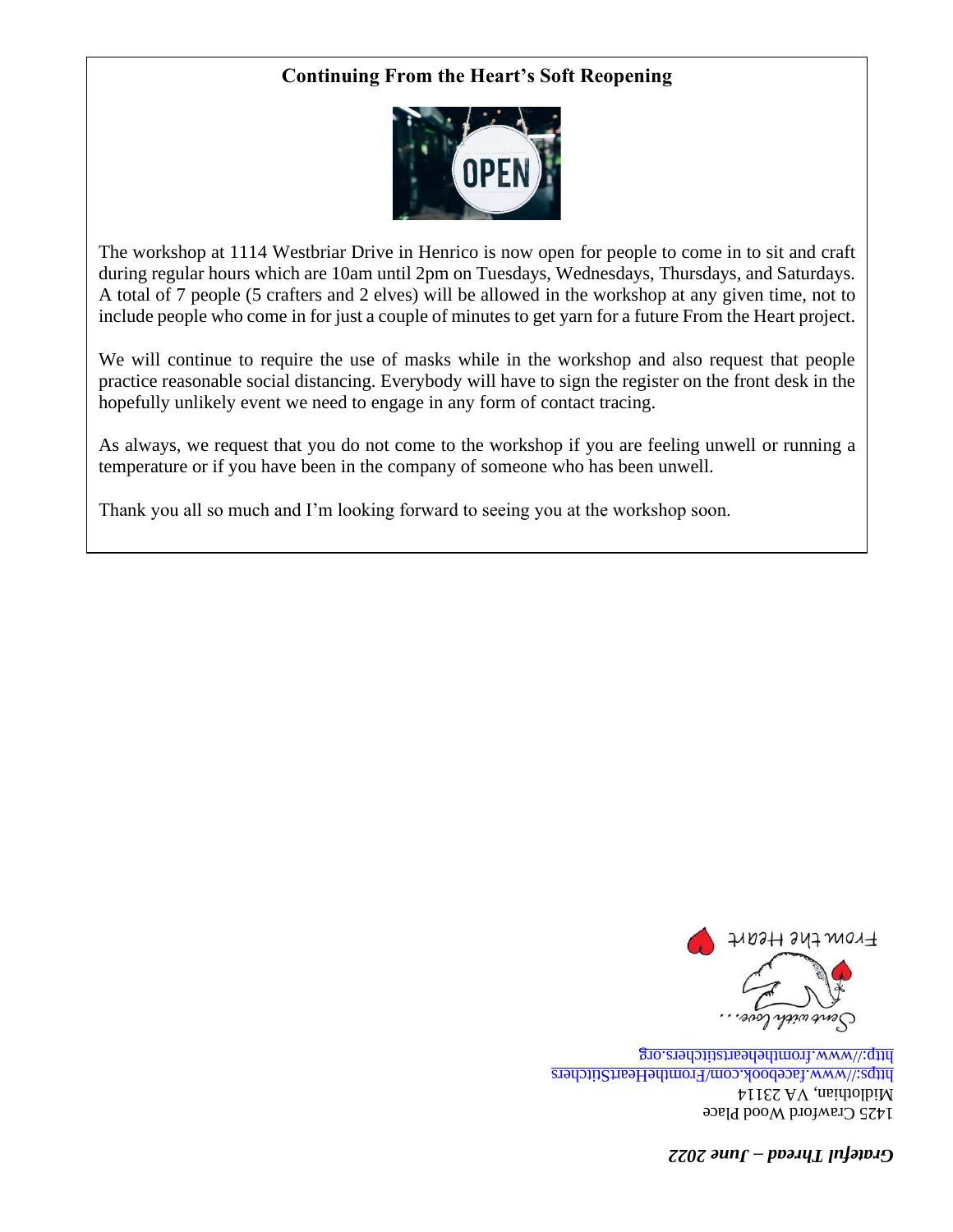### **Letter from Lois – June 2022**

My hat 's off to every one of you. Whether you stitch nonstop and turn in stacks of items weekly or manage to find a moment after meals, kids, and homework or between appointments to add a stitch or two to your row, we salute you! You may only turn in one or two items now and then…not a problem, you are as important as every other member in our list of almost 2,000 stitchers.

All those all-day stitching sessions as well as those stolen moments to sneak in a row or two add up quickly. In just about 21 years since our beginnings your precious time has accumulated close to 500,000 donated items! Now remember, during those first few years there were only a few of us, turning in maybe a couple hundred items per year. But now, with our membership numbers, the count has soared wonderfully!

Think of this. If you turn in a hat, that hat is given to maybe a chemo patient; the smile you have created is wonderful. Now, the happiness of that patient is seen on the face of the nurse who offers the hat basket for that selection to be made. Most often there is a friend or family member with the patient during infusion…another smile! Those patients/visitors in other infusion chairs are bitten by the smile bug…there you go…a room full of smiles! Now follow that patient out of the cancer center. That infectious smile may just touch those in passing on the way to the parking lot but the best…when our patient encounters their family and extended family…everyone is so excited to finally see a smile on our patient's face…everyone lights up! And it all started with you and your stitches.

You can quickly see how important you have become to your community. As a team we have become key to the lives of homeless folks, giving them a sense of someone caring enough to think of their comfort. Your touch is certainly felt by all the children and adults in our area dealing with the discomforts of cancer treatments. Think about the warmth you spread to dialysis patients and nursing homes, hospices, and memory care facilities with your blankets. There are those teeny, tiny preemie babies. Some are beginning to grow and flourish in their NICU environment, preparing to go home while others have been abandoned there…left behind by those who should love them. A lovingly made little outfit may be the only thing of their own for some time, until they are placed as a foster care child and begin to face their uncertain lives. It's such a warm feeling to be able to at least show them our love.

And then there are those suffering parents who face having to go home alone after the birth of their baby. We help there…just a little bit, by supplying a precious outfit for that tiny one and by giving those grieving parents a keepsake to have forever of that sweet little memory. (Just wipe away those tears on your newsletter and keep reading…)

So, where am I going with this? I think we should consider June as *Hats off to Stitchers* month! A pat on your own back and pass it along! Celebrate! Spread the word! There just might be others out there who would enjoy being a part of our sharing community. Invite them in! We welcome everyone!

Look forward to seeing you at the shop soon.

### *Lois*

# **From the Heart Retreat: Shining Our Light**



Be sure to mark your calendar for the From the Heart retreat on **October 1**. The suggested donation will remain at \$40, to cover the cost of lunch and room rental at The Place at Innsbrook.

Registration forms will go out with next month's newsletter.

Our speakers for the event will be:

- Judy Knauf, "doctor" at the Doll Hospital Annex, and From the Heart liaison with several recipient groups
- Liz Dukette, founder and CEO of World U.P., a humanitarian organization which improves access to resources for people in need. From the Heart supplies World U.P. with toiletry bags and hand-made washcloths which they distribute from their mobile food pantry underserved communities.
- Potentially, we will also have Bev Gibson from Vessels of Mercy. Bev's commitment is obviously dependent on the state of affairs worldwide at the time.

We will have two classes. Don't forget that all class supplies will be provided for you, but you will need to register to attend a class as a different matter from registering for the retreat. Once registration has been opened for the Retreat, in July, you will need to contact either Kulla or Tricia to register for a class.

- Johnny Wood is looking at the possibility of teaching the I-cord cast on as used in the Stephen West "Boneyard" shawl. Whether or not Johnny decides on this particular class, he will be teaching a knitting class.
- For our crochet class, Francine Nelson, and Joyce Puller will present the waffle stitch through teaching it and exploring the technological enhances through the use of Tic-Toc, CAL's, knitalongs, and handouts.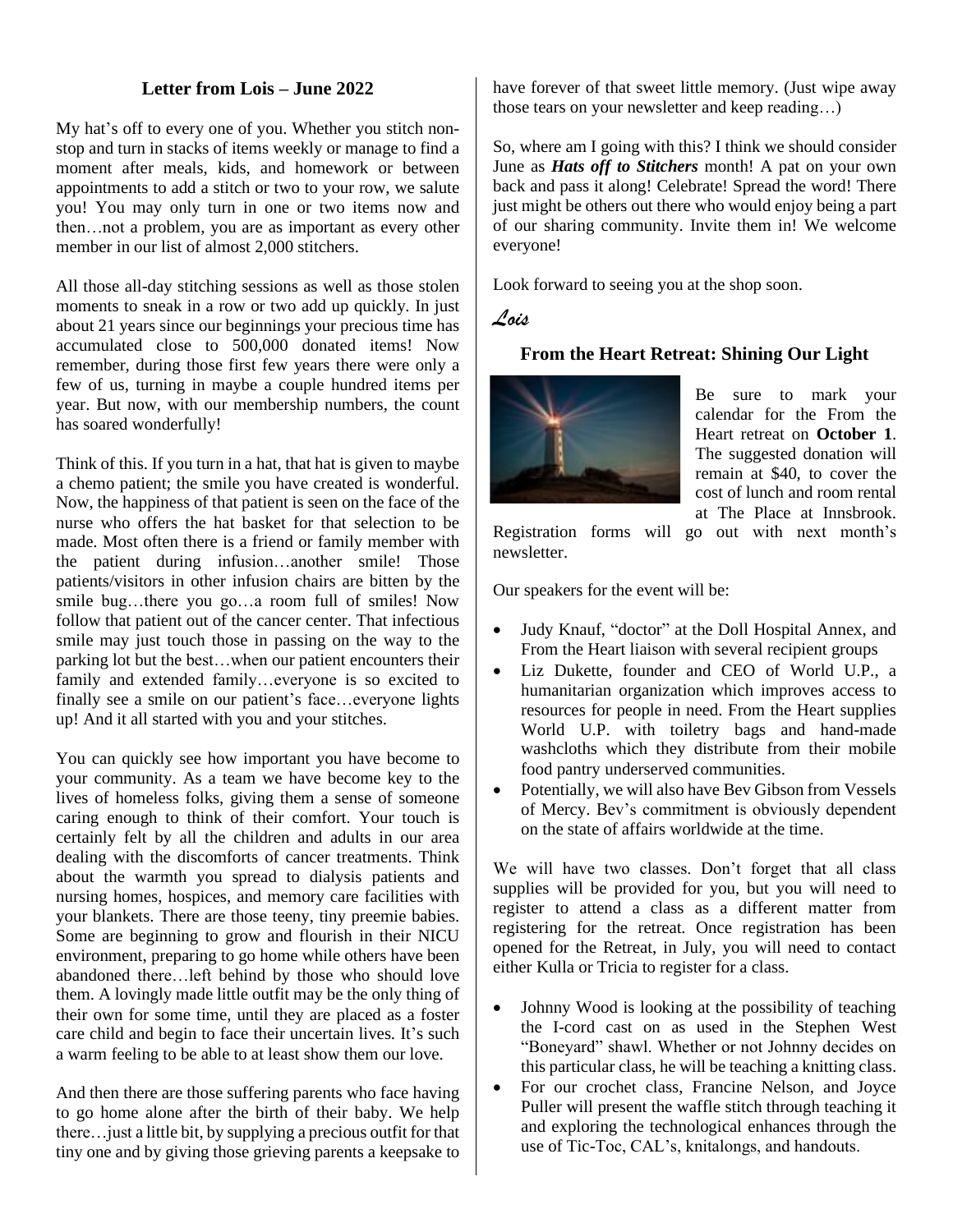Our confirmed vendors for this event are

- Center of the Yarniverse, a local yarn store located in Ashland, Va. You can check out the possibilities of what they might bring to our retreat by going to their website at [www.centeroftheyarniverse.com.](https://www.centeroftheyarniverse.com/)
- Our own Sheila Weisensale from Weisensale Creations will be offering a lovely selection of handmade note cards and other paper creations, which all include a selection of flowers and seeds from Sheila's personal garden.
- Merry Soapmakers of Powhatan. Hand crafted soaps and hand creams made with natural ingredients such as lavender and goat milk.
- Classy Accessories offers really well made and very cute towels, totes, and jewelry. Check that out on Facebook [here](https://www.facebook.com/ClassyAccessoriesRVA)
- Although not yet confirmed, there is also a possibility that Cas Schirra may join us again with her beautiful hand-crafted recycled glass and china items.

In addition to our vendors, classes, and speakers, we will have a sit down, boxed lunch (choices available to you will be on the registration form), a raffle which always consists of gorgeous hand-crafted items (\$1 per ticket, 6 tickets for \$5. See



*Current Raffle Items*

photo for examples of what will be raffled), a grab bag table, random raffles for door prizes throughout the day, table prizes, and BINGO

Please plan to join us for this day of fun and camaraderie.

## **FtH Awareness Day at Dances with Wool Volunteers Needed for 1- or 2-Hour Shifts**



On Saturday July 9<sup>th</sup>, Midlothian's local yarn shop, [Dances With](https://www.danceswithwoolrva.com/)  [Wool,](https://www.danceswithwoolrva.com/) will be hosting a From the Heart Awareness Day. 10% of that day's proceeds will be donated by Dances With Wool to From the Heart.

From the Heart members will be there all day long to provide information about our organization to those shoppers who might want to become involved. We will have our Informational Brochure, our Newsletter, and copies of a few patterns with us, for those who might wish to create something for From the Heart in the future. We may also bring along a few samples of the items we create for donation to various places.

Contact Tricia at [triciaennis2014@gmail.com](mailto:triciaennis2014@gmail.com) or (804)683-

9015) if you have an hour or so on Saturday, July  $9<sup>th</sup>$  and would like to be part of spreading the news about From the Heart into our community. Dances With Wool will be open from 11:00am until 5:00pm that day and we need volunteers to be there all day long so are requesting that people who volunteer be willing to spend one or two hours at the event (longer if you want).

Directions to Dances With Wool can be found [HERE.](https://www.google.com/maps/dir/Dances+With+Wool,+1229+Sycamore+Square,+23113+Midlothian/@37.4868379,-77.6772832,14z/data=!4m8!4m7!1m0!1m5!1m1!1s0x89b16dfdb86c491d:0x595afb2e3eacf066!2m2!1d-77.6523894!2d37.5046442)

### **Tip of the Month Making a Larger Crochet Horseshoe Shawl**

One of our inventive FtH volunteers, Debbie Melanson, shared her suggestion for creating a larger size crochet shawl. She realized that some women have larger necks, wider shoulders, and more girth in the bust area. By increasing the starting chain for the Crochet Wheelchair Wrap Pattern by adding 12 additional chain stitches which will add 2 additional dc stitches in each section, the end result is a wider spread around the shoulders. She also noted that by adding more rows to the shawl will add more warmth and balance to the garment. Please attach a note stating "Large Size" when donating a large size shawl.

Thanks so much, Debbie, for this great idea! Debbie's hand-written notes on her revised pattern can be found at [https://fromtheheartstitchers.org/wp](https://fromtheheartstitchers.org/wp-content/uploads/2022/05/LG-wheelchair-shawl-pattern.pdf)[content/uploads/2022/05/LG-wheelchair-shawl](https://fromtheheartstitchers.org/wp-content/uploads/2022/05/LG-wheelchair-shawl-pattern.pdf)[pattern.pdf](https://fromtheheartstitchers.org/wp-content/uploads/2022/05/LG-wheelchair-shawl-pattern.pdf)

If you have any tips or suggestions to share with our members, please email [kulla.ficare@verizon.net.](mailto:kulla.ficare@verizon.net)

#### **Bob the Hat Man**

Generally, when members talk about, or think about people who knit or crochet, they tend to think about women. Often, we forget there are some amazing men who knit and/or crochet for us. This is the story of one of the men in the Fredericksburg group who stitches for From the Heart on a regular basis. His wife Karen, who also makes many items for us, shared how Bob became 'Bob the hat man' as we have so fondly nicknamed him. As an 82-year-old former heavy equipment operator, Karen said she sometimes wonders what his former colleagues would have to say about Bob's hobby.

"Bob started knitting about 10 years ago after I tried teaching our granddaughter to use a loom. She lost interest, so I brought the loom home. Bob asked me to teach him! His mother was a knitter as well as both grandmothers, and they taught him to make those 4" Weave- It squares for

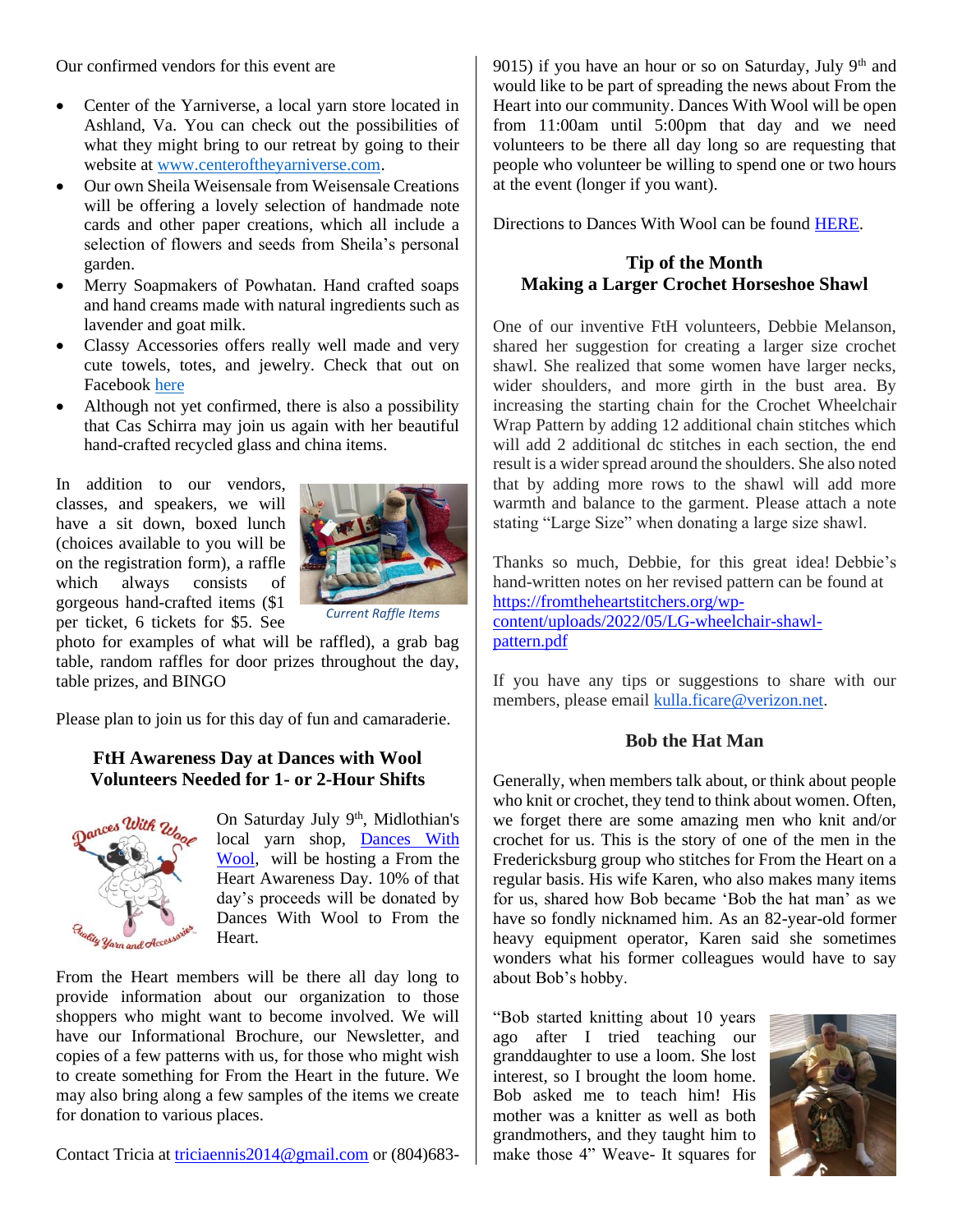afghans as a kid. He quickly developed his own method for making hats on his round loom and now averages 2 per day. He really loves working with yarn and picking just the right colors. He even recycles the leftover scraps by knotting them tightly together and then winding the skeins on his yarn winder. Known as Bob's Yarn in our neighborhood group, it works up beautifully into some very colorful lap blankets.

Bob has tried to broaden his horizons by learning to crochet and knit on straight or circular needles but is happiest with his loom. When he's not making hats, he enjoys helping out at the FTH unit sorting yarn, picking up donations and driving the truck when needed for deliveries and a few lastminute moves. Having a shared hobby like this has been such an unexpected retirement reward. We share most of the chores and he cooks too!! He completely understands how hard it can be to put down a favorite project and start dinner!! What a bonus!!

I forgot to mention Bob's preferred vacation. It involves a big shopping bag of yarn and a comfortable chair and a family puzzle. We all go to the beach, and he avoids the sun. The picture above was taken in Duck, Outer Banks about 6 years ago. That spot was his happy place to knit. We all went to the beach, but Bob just wanted to make hats! Everybody wins"

This is one of the hats he made. As you can see, Bob doesn't make a brim. He just keeps knitting from the cast on to the top of the hat. He leaves about 12" from the cast on row to loosely thread it around the first row and doesn't knot it so it's more adjustable.



# **Current Needs – June 2022**

Below are our current, most pressing needs but, as we always say, make what you enjoy making and we will find a home for it. Lots of patterns are available on our website at[: https://fromtheheartstitchers.org/patterns/.](https://fromtheheartstitchers.org/patterns/)

If you deliver any items yourself in the Richmond area, please let Lois Moore know at [loisfth@me.com](mailto:loisfth@me.com) or (804)305-4971. Fredericksburg/King George area please contact Pam (540) 661-7967, [pegreswolde@comcast.net.](mailto:pegreswolde@comcast.net)

#### **Richmond and Surrounding areas have a need for:**

- Lap blankets approx.  $38 \times 48$
- Long blankets approx.42  $x$  60
- 100% Cotton Washcloths of about 7-8" square (see Patterns at the end of the newsletter. As of now, we are totally out of cotton washcloths.)
- Fidget (memory care) items

### **Fredericksburg/King George has a need for**:

- Cotton washcloths **Please DO NOT tag (tags are in the bags with the toiletries)**
- Hats of all sizes except preemies
- Dialysis mitts
- **•** Blankets no smaller than  $32$ "x32" and as large as twin bed size (baby, kids, men & women))
- $\blacksquare$  Totes walker and wheelchair

## **Fredericksburg Ruritan Pickup/Drop Off**

We have scheduled our next drop off / pickup at the Ruritan for Tuesday 06/14/22 from 10-12. **Masks are required** to enter the building. The Ruritan generously allows us to use the building at no charge although it is typically \$100 to rent the facility. If anyone would like to donate to the Ruritan, we will have a donation box available to help offset their expenses for our use of the building (electricity, etc.).

The current needs are as follows: however, as we always say, make what you enjoy making.

- Cotton washcloths **Please DO NOT tag (tags are in the bags with the toiletries)**
- Hats of all sizes except preemies
- Dialysis mitts

While these two are our biggest need, we could also use:

- Blankets no smaller than  $32$ "x $32$ " and as large as twin bed size (baby, kids, men & women))
- Totes walker and wheelchair

If you want to pick up supplies. I will need the following information from you by Thursday 06/09 by 5:00 PM. After that we will be bagging the supplies and will do our best to provide what you are asking for.

- Your name
- What you would like to drop off
- What supplies do you need?
- Any information you might think pertinent

We will be open for receiving finished items and picking up supplies only – from 10:00am – noon.

Our drop off *next month* will be Tuesday July 12<sup>th</sup>! Why not add that to your calendar today so that the day is reserved in advance for dropping off or picking up.

Thank you so much for all you do for From the Heart. Please do all you can to keep yourself and those around you safe and again, thank you for all you to do help us continuing to deliver items during these challenging times. Click **[here](https://www.google.com/maps/dir/ruritan+club+fredericksburg+va/@37.8705055,-78.1306847,9z/data=!4m8!4m7!1m0!1m5!1m1!1s0x89b6bf98f801b307:0xa440eb441b18bd2d!2m2!1d-77.582703!2d38.292493)** for directions to the building.

Pam Greswolde, 540.661.7967, [pegreswolde@comcast.net](mailto:pegreswolde@comcast.net)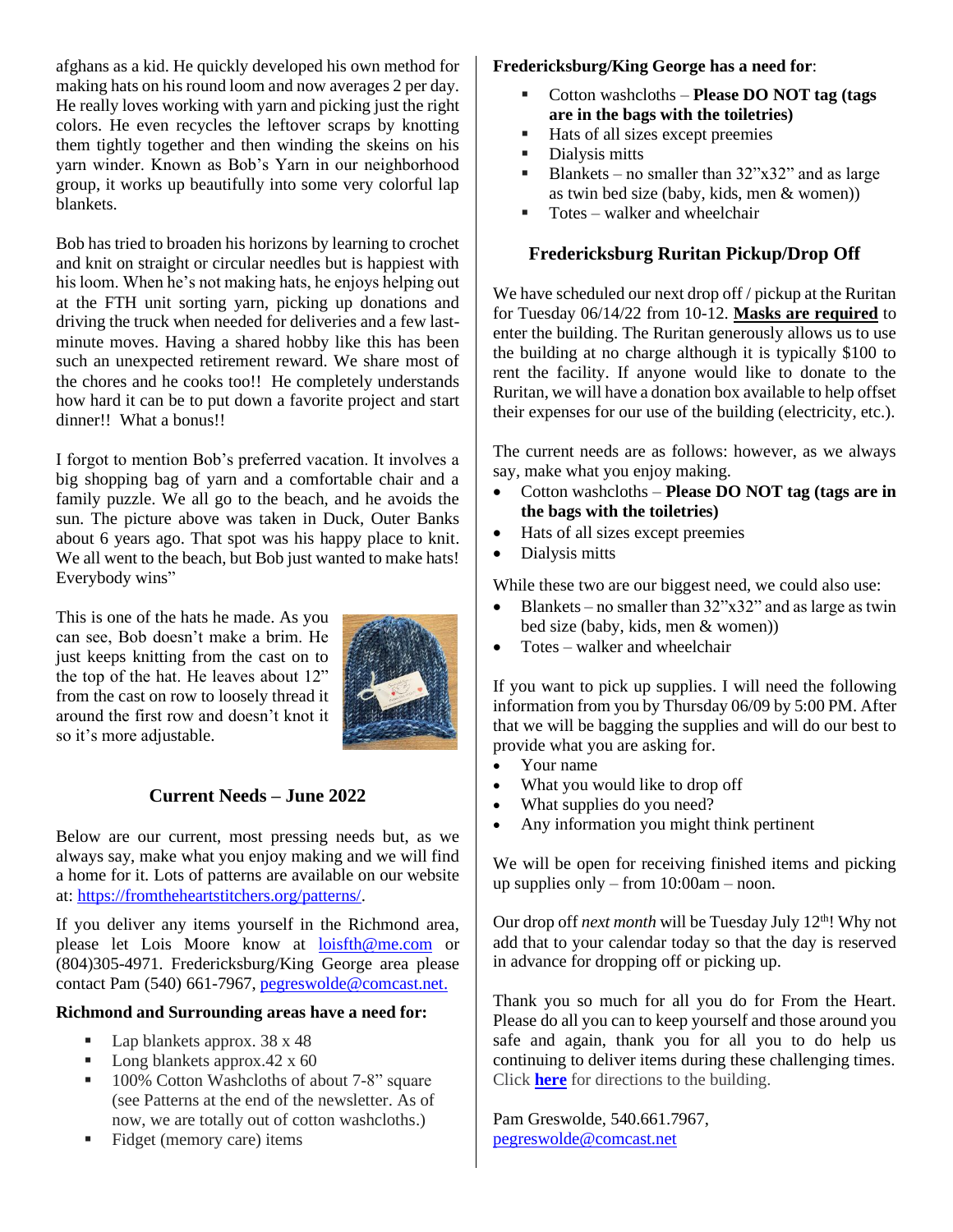## **For Your Browsing Pleasure**

June brings the beatdown of high humidity and temperatures in Virginia. This is the perfect time for small knit and crochet items for vacation travel as well as keeping the lap open and airy. [https://wendyknits.net/finished](https://wendyknits.net/finished-work-free-patterns)[work-free-patterns](https://wendyknits.net/finished-work-free-patterns) has 25 free sock patterns as well as scarf patterns. For the crocheters [fosbasdesigns.com](http://fosbasdesigns.com/) will provide free crochet patterns for bags, scarves, baby booties, as well as crochet stitch tutorials. The arcade stitch looked very intriguing. Continue on to [http://www.sewrella.com](http://www.sewrella.com/) for patterns for both knit and crochet accessories. Think about items that may be needed by Ukraine displaced people in the coming months. May 29 the temperature in Ukraine was 62 degrees. Happy Flag Day June 14th! Janet Sparzak

# **Super Easy Doll That Pretty Much Anybody Could Make Quickly**

Here is a super easy, super-fast way to make a super cute doll, with no knitting or crocheting knowledge required and minimal sewing knowledge required. Use NEW socks only please if you decide to make these little dolls. The Dollar Store often has socks for \$1.25.



Draw a face with permanent marker, stuff the body and head lightly, tie a ribbon around the sock to delineate the body from the head and secure it with a couple of stitches. Then take an elastic band and secure it above the "head" as shown.

Fold the hem down to create a hat.





Take a square piece of flannel or fleece (size will depend on the size of the sock you are working with, but the doll should be able to fit into the "sleeping bag" as shown. You can experiment with sizes before completing it.

Fold and sew, as shown to create a little "sleeping bag" with sides that can be folded over the doll. The sewing can be done by hand – just make sure that everything is well secured and cannot be pulled apart easily by a child or a person in memory care.

Many thanks to Beth Watkins for introducing these to FtH.

# **Workshop Volunteering and Scheduling - June**

To volunteer for a two-hour shift at the workshop during the month of June 2022, please contact the scheduler for June, Ann Robbins[, aerobbins@live.com,](mailto:aerobbins@live.com) 804-270-6247 or 804-921-1174 (c)

To find out what is involved in being an Elf (workshop volunteer), contact any one of the schedulers listed below.

Ann Robbins, [aerobbins@live.com,](mailto:aerobbins@live.com) 804-270-6247 or 804- 921-1174 (c) Kulla Ficare, [kulla.ficare@verizon.net,](mailto:kulla.ficare@verizon.net) 804-263-5480 Jacqueline Muoio, [msjbangles@yahoo.com,](mailto:msjbangles@yahoo.com) 804-802-2304 Tricia Ennis, [triciaennis2014@gmail.com,](mailto:triciaennis2014@gmail.com) 804-683-9015 Keyser Glancy, [keyserglancy@gmail.com,](mailto:keyserglancy@gmail.com) 804-402-0985

## **Elf of the Month – May 2022**

Each month, the names of the Elves who have volunteered are entered into a random drawing and one name is pulled to be Elf of the Month. Congratulations to **Deb Abresch,**  Elf of the Month for May 2022. Next time you are at the workshop, Deb, please select some of the nicer yarn for personal use in a non-FtH project.

#### **Donation Inventory Numbers: May 22, 2022**

| <b>Previous Total</b> |  |  |  |  |  |
|-----------------------|--|--|--|--|--|
|                       |  |  |  |  |  |
| 2022                  |  |  |  |  |  |
|                       |  |  |  |  |  |
|                       |  |  |  |  |  |
|                       |  |  |  |  |  |
|                       |  |  |  |  |  |

500,000 minus 488,905 = 11,095**!!** Who is going to join me (Tricia) in doing their best to get to the magic number of HALF A MILLION items by our Retreat on October 1<sup>st?</sup>

### **Covid Items Donated as of May 22, 2022**

## **Is There Something You'd Like to See in the Grateful Thread?**

If so, don't hesitate to send your thoughts, tips, suggestions, ideas, short articles about the group(s) you attend, a pattern you have written…, to [triciaennis2014@gmail.com](mailto:triciaennis2014@gmail.com) for consideration for inclusion in an upcoming newsletter.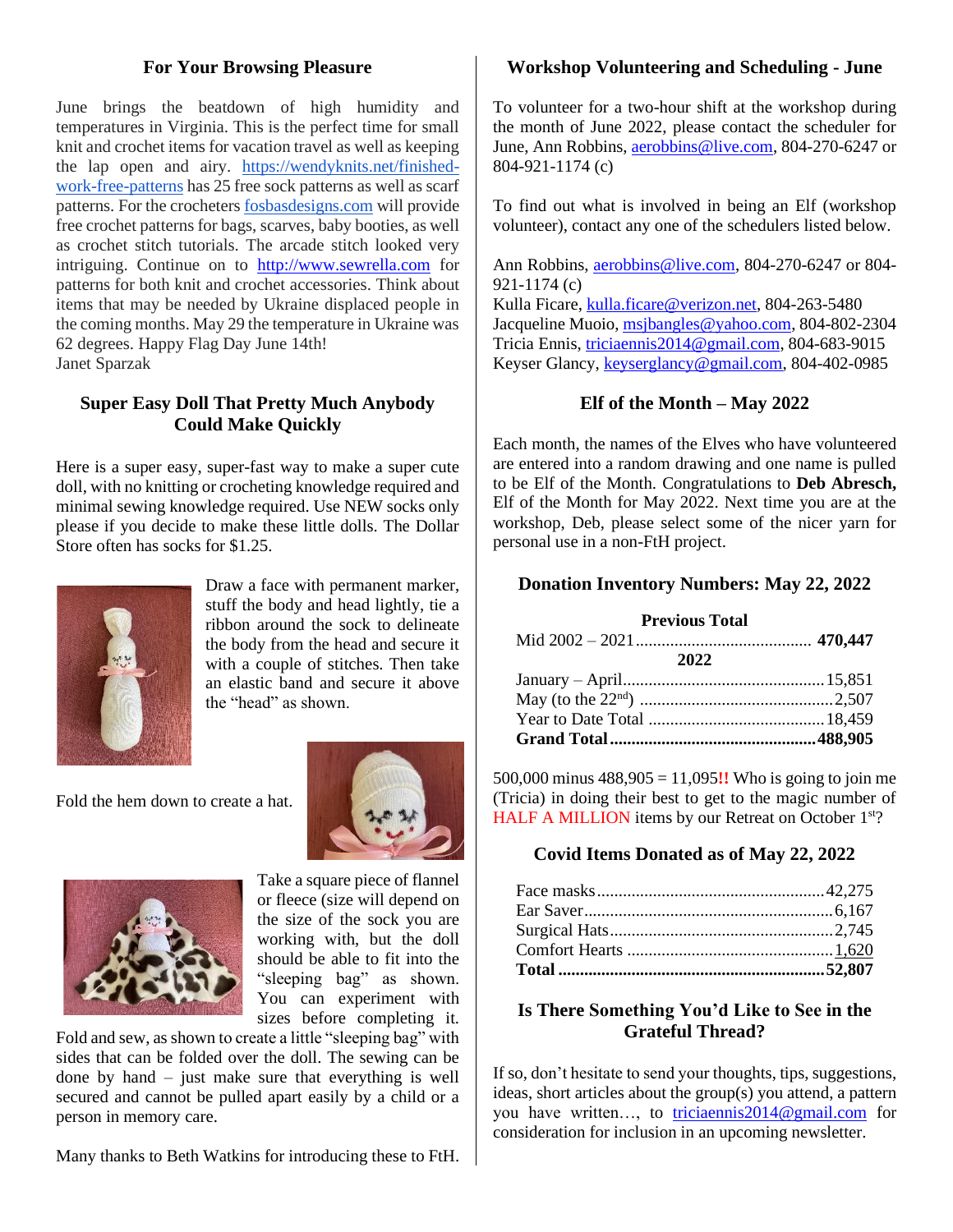#### **Crocheted Corner to Corner Washcloth**

**Supplies:** Size H (5.00mm) Hook 100% Cotton Yarn

**Stitches & Abbreviations:** Single crochet (sc) Double crochet (dc) Slip stitch (sl st) Chain (ch.) Yarn over (yo)

**Finished measurements: Approx.** 8.5 x 8.5 inches

#### Chain (ch.) 6

**Row 1:** Yarn over (yo) and double (dc) into the 4th stitch from the hook. Double crochet (dc) into the next two stitches. (You should have  $4 \text{ dcs} = 1 \text{ block}$ ) Ch 6 and turn your work. **Row 2:** yo and dc into the 4th chain from the hook. dc into the next two chains. sl st between the 3rd and 4th dc of the first block in row 1. Chain 3. Place 3 dcs in the same

space. Chain 6 and turn. (You should have 2 blocks)

**Row 3: yo** and dc into the 4th chain from the hook. dc into the next two chains.

sl st in between the 3rd and 4th dc of the 1st block in row 2. Chain 3 Place 3 dcs in the same

space. sl st between the 3rd and 4th dcs in the next block. Chain 3. Place the dcs in the same space. Ch 6 and turn. (You should have 3 blocks)

**Rows 4-13**: Repeat row 3 (you should be adding 1 new block each row for a total of 11 blocks)

### **Decreasing Rows**

**Row 14:** \*Repeat row 3. \* When you get to the end of the last block do not make a turning chain. Turn your work and sl st into the next 3 stitches. Chain 3 and place 3 dcs in the turning chain. sl st between the 3rd and 4th chain in the next block. Chain 3. 3 dcs in the same space. sl st into the last block. Turn and sl st into the next 3 blocks. **Row 15-end:** \*repeat row 14 until the end \* Cut yarn, tie off, and weave in any loose ends. **Optional Border:** Row 1: Sc around the border place 3 single chains in each corner.

Row 2: Sc chain around the entire work. Cut yarn, tie off, and weave in tail.

. . . . . . . . . . . . . . .

# **LILY®** SUGAR'N CREAM® NATURALS KNIT DISHCLOTH

MEASUREMENTS Approx. 7-8 ins square.

MATERIALS Lily® Sugar'n Cream® Naturals or other 100% cotton yarn Size 5.5 mm (U.S. 9) knitting needles or size needed to obtain gauge.

### **GAUGE**

16 sts and 30 rows  $=$  4 ins [10 cm] in garter st.

# **INSTRUCTIONS**

Cast on 3 sts. 1st row: (RS). Knit. 2nd row: K1. Inc 1 st in next st. Knit to end of row. Rep last until one side measures approx. 7-8"

Next row: K2. K2tog. Knit to end of row. Rep last row to 3 sts. Cast off.



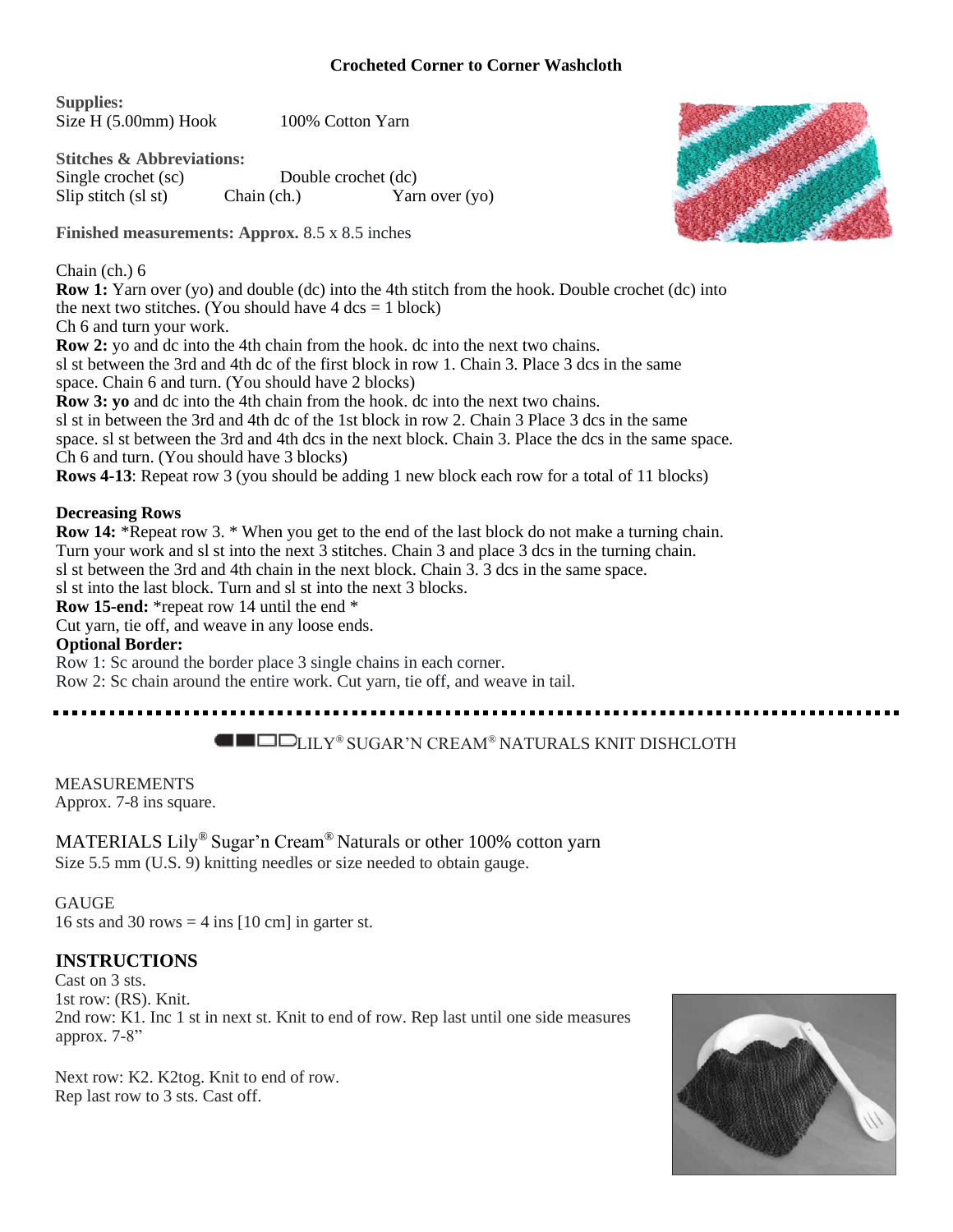# **From the Heart Local Group Times Subject to Change Check Before Heading Out June <sup>2022</sup>**

| Sunday | <b>Monday</b>                                                                                                                                                                                                                                                                                                                                  | <b>Tuesday</b>                                                                                                                                                                                                                                                                       | Wednesday                                                                                                                                                                                                               | <b>Thursday</b>                                                                                                                                           | <b>Friday</b>                                                                                                                                                                                                        | <b>Saturday</b>                                        |
|--------|------------------------------------------------------------------------------------------------------------------------------------------------------------------------------------------------------------------------------------------------------------------------------------------------------------------------------------------------|--------------------------------------------------------------------------------------------------------------------------------------------------------------------------------------------------------------------------------------------------------------------------------------|-------------------------------------------------------------------------------------------------------------------------------------------------------------------------------------------------------------------------|-----------------------------------------------------------------------------------------------------------------------------------------------------------|----------------------------------------------------------------------------------------------------------------------------------------------------------------------------------------------------------------------|--------------------------------------------------------|
|        |                                                                                                                                                                                                                                                                                                                                                |                                                                                                                                                                                                                                                                                      | $\mathbf{1}$<br>• Colonial Heights Senior Ctr 10-noon<br>• Colony Critters, Patriot's Colony,<br>Williamsburg 1:30pm<br>• McKenney Library 3:00 - 5:00pm<br>• Spring Arbor Sr. Living 1:30pm                            | $\mathbf{2}$<br>• Hopewell Happy Caps,<br>10am-noon<br>· Glen Allen Library Group,<br>$1 - 2:30$ pm                                                       | 3<br>• Five Rivers Fiber Guild<br>Heathsville. 10am - noon<br>• Midlothian Women's Group<br>Kroger Starbucks, Ivy Mount<br>Shopping Center. 2:00 - 4:00pm                                                            | 4<br>• Atlee Angels,<br>Legacy Park,<br>$1-3pm$        |
| 5      | 6<br>• Stonebridge Rec.Ctr. 10a-1p<br>(must call to confirm first)<br>· Gayton Kirk K/C,<br>Gayton Kirk Church 7pm<br>• From the Heart Quilters<br>West Chester Joann's 9:30am<br>12:30pm. Mask required if not<br>vaccinated or for comfort.                                                                                                  | $\overline{7}$<br>• Chesterfield Heights Comm. Ctr 2:00- 3:30pm<br>• North Courthouse Rd. Library, 11am - 1pm<br>• Violet Bank Stitchers, 10am - noon<br>• Heritage Public Library, New Kent, 2:00pm<br>(Hybrid meeting - on site and zoom)<br>· Southside RVA Stitchers 6:30-8:00pm | 8<br>• Colonial Heights Senior Ctr 10-noon<br>• Elmcroft Retirement 1:30pm<br>· Dinwiddie Library 1:00-3:00pm<br>• Spring Arbor Sr. Living 1:30pm<br>• Chesterfield Needlework Friends<br>Central Library 1pm - 2:30pm  | 9<br>• Hopewell Happy Hearts,<br>$5:30$ pm $-7:30$ pm<br>· Glen Allen Library Group,<br>$1 - 2:30$ pm                                                     | 10<br>• Five Rivers Fiber Guild<br>Heathsville. 10am - noon<br>• King George - Peace Lutheran<br>Church 10 am - noon<br>• Kay's Krafters 1-5pm<br>• Twin Hickory Clubhouse Group<br>$10:30$ am - 12:30pm - Zoom only | 11<br>• Louisa Hardees<br>$10am - noon$                |
| 12     | 13<br>· Gayton Kirk K/C,<br>Gayton Kirk Church 7pm<br>• Stonebridge Rec.Ctr. 10:00am<br>1:00pm (must call to confirm<br>first)                                                                                                                                                                                                                 | 14<br>• Chesterfield Heights Comm. Ctr 2:00- 3:30pm<br>. North Courthouse Rd Library, 11am - 1pm<br>• Violet Bank Stitchers, 10am - noon<br>· Southside RVA Stitchers 6:30-8:00pm                                                                                                    | 15<br>• Colonial Heights Senior Ctr 10-noon<br>• Spring Arbor Sr. Living 1:30pm<br>• McKenney Library (Ragsdale Room)<br>$3:00 - 5:00$ pm                                                                               | 16<br>• Hopewell Happy Caps,<br>10am-noon<br>· Glen Allen Library Group,<br>$1 - 2:30$ pm                                                                 | 17<br>• Five Rivers Fiber Guild<br>Heathsville. 10am - noon                                                                                                                                                          | 18<br>• Atlee Angels,<br>Legacy Park,<br>$10am - noon$ |
| 19     | 20<br>• Gayton Kirk K/C,<br>Gayton Kirk Church 7pm<br>· Stonebridge Rec.Ctr. 10:00am ·<br>1:00pm (must call to confirm<br>first)<br>• Charles City County Library<br>1:00pm (Hybrid meeting - on<br>site and Zoom))<br>• From the Heart Quilters<br>West Chester Joann's 9:30am<br>12:30pm. Mask required if not<br>vaccinated or for comfort. | 21<br>• Chesterfield Heights Comm. Ctr 2:00- 3:30pm<br>• North Courthouse Rd Library, 11am - 1pm<br>· Violet Bank Stitchers, 10am - noon<br>· Southside RVA Stitchers 6:30-8:00pm                                                                                                    | 22<br>• Colonial Heights Senior Ctr 10-noon<br>• Elmcroft Retirement 1:30pm<br>• Spring Arbor Sr. Living 1:30pm<br>· Dinwiddie Library 1:00-3:00pm<br>• Chesterfield Needlework Friends<br>Central Library 1pm - 2:30pm | 23<br>• Hopewell Happy Hearts,<br>$5:30$ pm $-7:30$ pm<br>· Glen Allen Library Group,<br>$1 - 2:30$ pm<br>• Summerhill Retirement Ctr<br>$1:30 - 3:30$ pm | 24<br>• King George - Peace Lutheran<br>Church 10 am - noon<br>• Five Rivers Fiber Guild<br>Heathsville. 10am - noon<br>• Twin Hickory Clubhouse Group<br>$10:30$ am - 12:30pm - Zoom only                           | 25                                                     |
| 26     | 27<br>· Gayton Kirk K/C,<br>Gayton Kirk Church 7pm<br>· Stonebridge Rec.Ctr. 10:00am -<br>1:00pm (must call to confirm<br>first)                                                                                                                                                                                                               | 28<br>• Chesterfield Heights Comm. Ctr 2:00- 3:30pm<br>• North Courthouse Rd Library, 11am - 1pm<br>· Violet Bank Stitchers, 10am - noon<br>· Southside RVA Stitchers 6:30-8:00pm                                                                                                    | 29<br>• Colonial Heights Senior Ctr 10-noon<br>• Spring Arbor Sr. Living 1:30pm                                                                                                                                         | 30<br>• Glen Allen Library Group,<br>$1 - 2:30$ pm                                                                                                        |                                                                                                                                                                                                                      |                                                        |